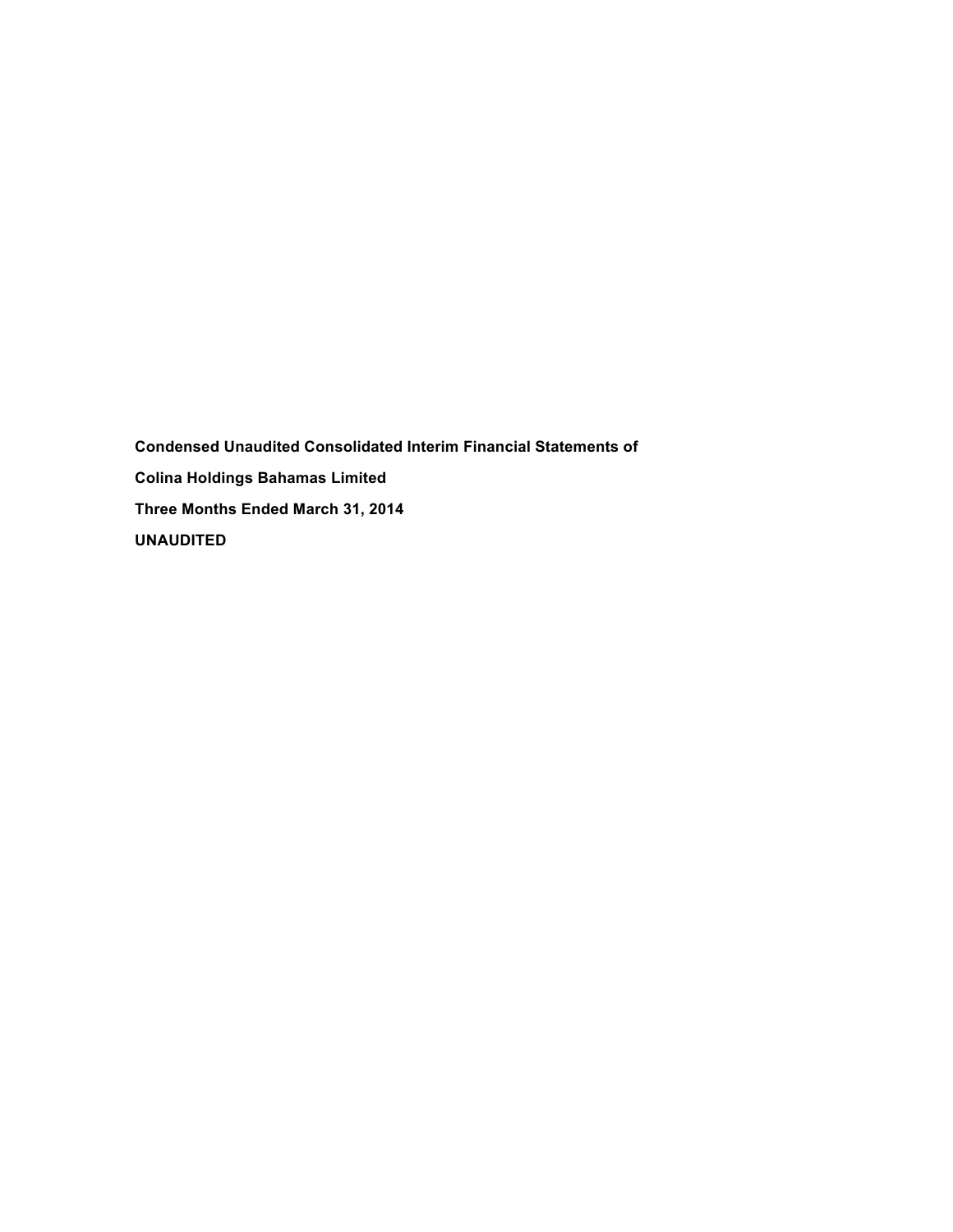## **Message from the Chairman**

Dear Shareholders,

I am pleased to report solid results for the first quarter ended March 31, 2014.

Total net income for the three months ended March 31, 2014 totalled \$4.3 million, compared with \$3.6 million during the same period in the prior year. Similarly, net income attributable to the Company's ordinary shareholders increased by \$0.7 million to \$3.5 million or \$0.14 per ordinary share, compared to \$2.8 million or \$0.11 per ordinary share for the same period in the prior year.

Total equity remains strong at \$147.6 million at March 31, 2014 and is net of a \$3.9 million ordinary dividend issued in the first quarter in respect of fiscal 2013.

Total gross premium revenues during the first quarter of 2014 totalled \$34.4 million compared to \$33.4 million for the three months ended March 31, 2013. Gross policyholder benefits remained consistent with prior year experience, however, the impact of such claims on expenses were reduced as a result of our reinsurance arrangements.

Total assets have increased to \$620.3 million as at March 31, 2014 compared to \$605.5 million as at December 31, 2013. Invested assets remain a significant proportion of the asset base, comprising 85.8% of total assets.

Colina remains committed to continue our growth in our core businesses while pursuing sound investment and operational efficiency initiatives to increase value for our customers and shareholders.

 $\mathscr{S}$ 

Terence Hilts Chairman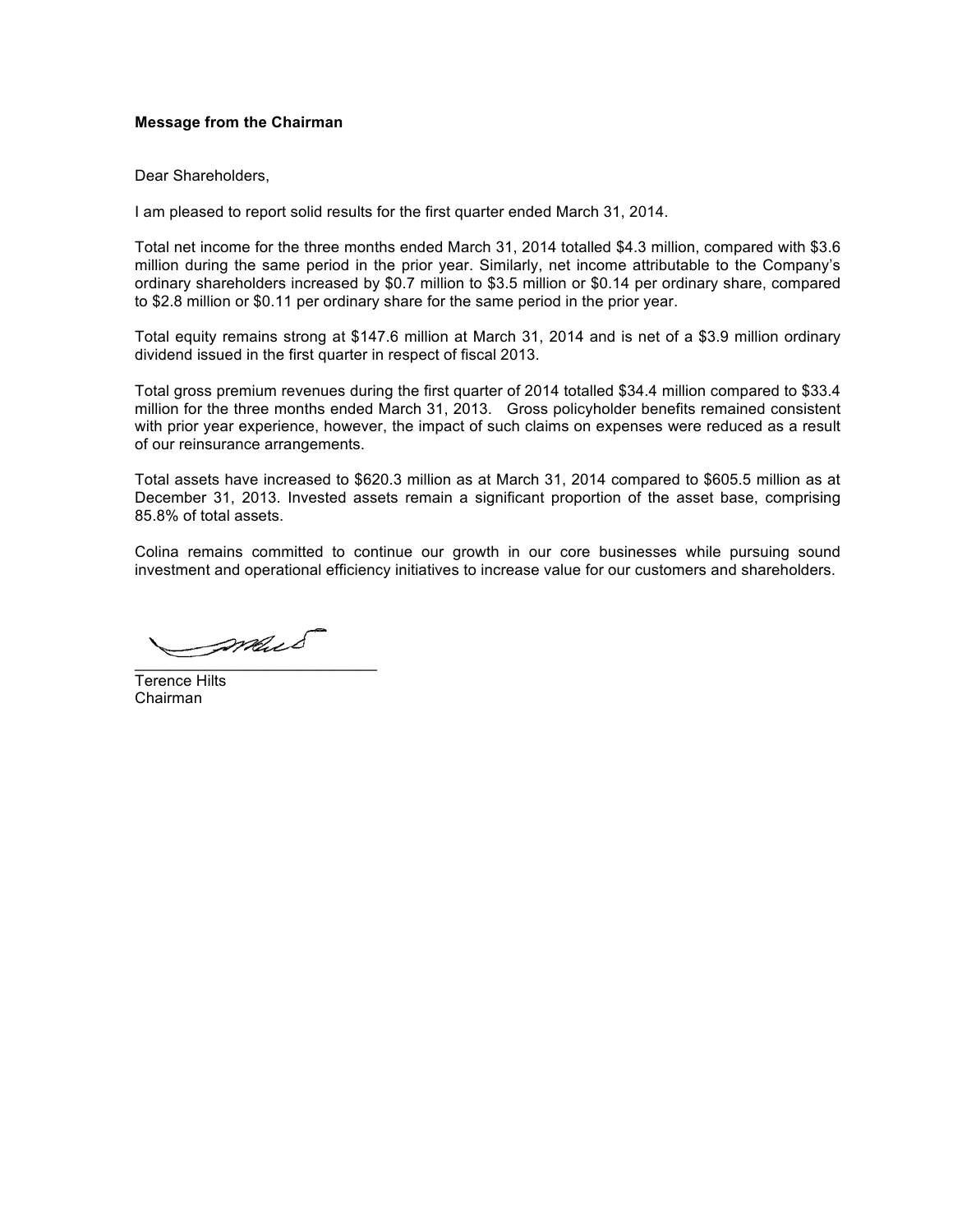### **COLINA HOLDINGS BAHAMAS LIMITED Unaudited Consolidated Interim Statement of Financial Position**

As at March 31, 2014 with comparative figures as at December 31, 2013 (Expressed in Bahamian dollars)

|                                      | March 31,<br>2014 | December 31,<br>2013 |
|--------------------------------------|-------------------|----------------------|
| <b>ASSETS</b>                        |                   |                      |
| Term deposits                        | \$<br>50,756,249  | \$<br>31,784,777     |
| Investment securities                | 295,156,763       | 289,400,060          |
| Mortgages and commercial loans       | 53,162,927        | 54,771,731           |
| Policy loans                         | 68,168,365        | 67, 145, 774         |
| Investment properties                | 54,999,161        | 54,998,301           |
| Investment in associates             | 10,021,372        | 9,782,328            |
| Total invested assets                | 532,264,837       | 507,882,971          |
| Cash and demand balances             | 15,509,950        | 29,933,030           |
| Receivables and other assets         | 34,210,827        | 28,959,718           |
| Property and equipment               | 19,608,247        | 19,871,616           |
| Goodwill                             | 18,391,916        | 18,391,916           |
| Other intangible assets              | 311,145           | 422,514              |
| <b>Total assets</b>                  | \$<br>620,296,922 | \$<br>605,461,765    |
| <b>LIABILITIES</b>                   |                   |                      |
| Provision for future policy benefits | \$<br>357,520,620 | \$<br>352,911,498    |
| Policy dividends on deposit          | 27,966,923        | 28,209,136           |
| Total policy liabilities             | 385,487,543       | 381,120,634          |
| <b>Other liabilities</b>             | 87,242,643        | 75,286,788           |
| <b>Total liabilities</b>             | 472,730,186       | 456,407,422          |
| <b>EQUITY</b>                        |                   |                      |
| Ordinary shares                      | 24,729,613        | 24,729,613           |
| Treasury shares                      | (50, 549)         | (50, 549)            |
| Share premium                        | 5,960,299         | 5,960,299            |
| Revaluation reserve                  | 8,854,207         | 9,287,941            |
| Retained earnings                    | 51,147,640        | 51,619,384           |
| Total ordinary shareholders' equity  | 90,641,210        | 91,546,688           |
| Preference shares                    | 40,500,000        | 40,500,000           |
| Total shareholders' equity           | 131,141,210       | 132,046,688          |
| Non-controlling interests            | 16,425,526        | 17,007,655           |
| <b>Total equity</b>                  | 147,566,736       | 149,054,343          |
| <b>Total liabilities and equity</b>  | \$<br>620,296,922 | \$<br>605,461,765    |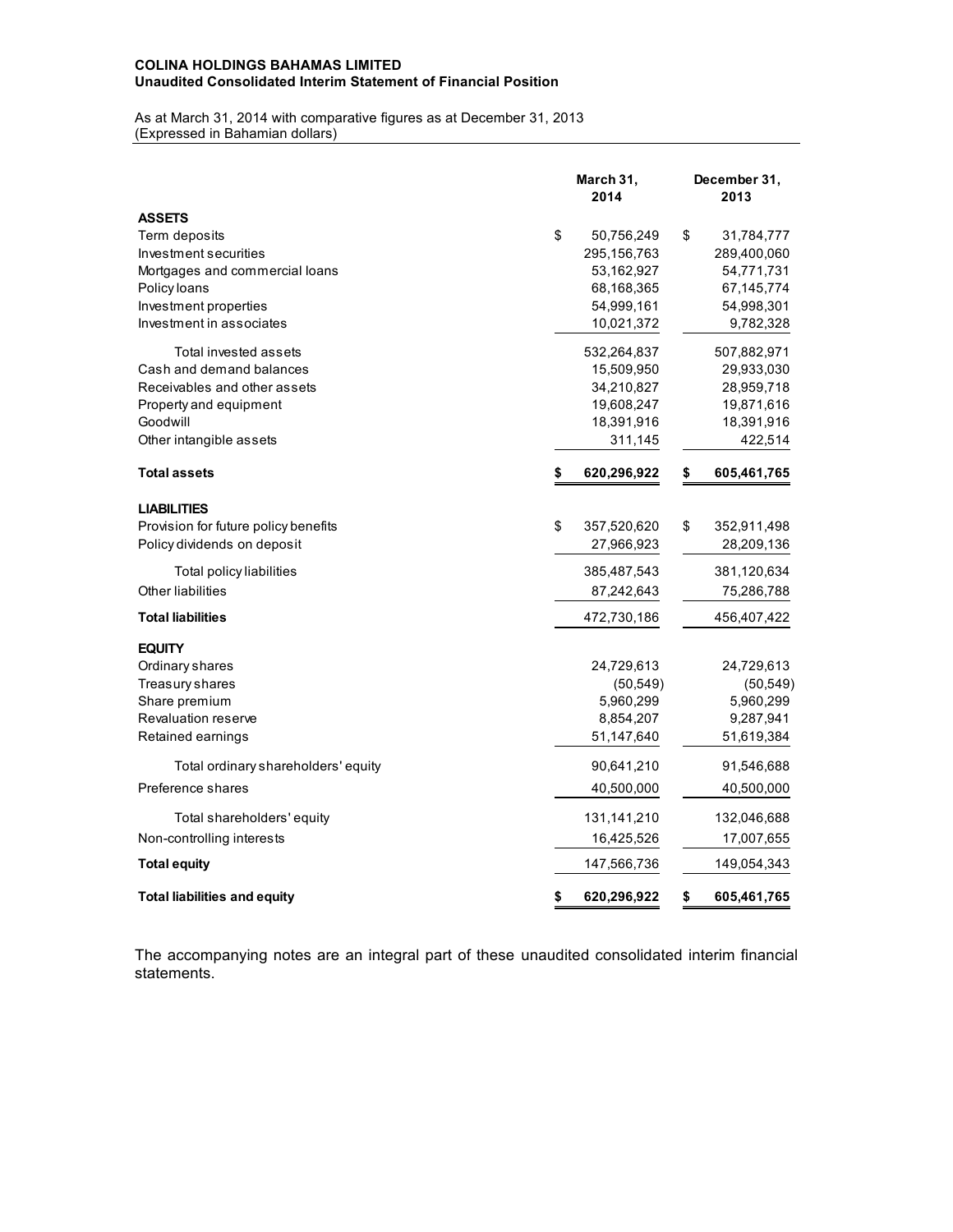### **COLINA HOLDINGS BAHAMAS LIMITED Unaudited Consolidated Interim Statement of Income**

For the three months ended March 31, 2014

 with comparative figures for the three months ended March 31, 2013 (Expressed in Bahamian dollars)

|                                                 |    | <b>3 Months Ended</b><br>March 31, 2014 | <b>3 Months Ended</b><br>March 31, 2013 |
|-------------------------------------------------|----|-----------------------------------------|-----------------------------------------|
| Revenues:                                       |    |                                         |                                         |
| Premium revenue<br>Less: Reinsurance premiums   | \$ | 34,393,949<br>2,865,731                 | \$<br>33,351,440<br>2,926,529           |
|                                                 |    |                                         |                                         |
| Net premium revenue<br>Net investment income    |    | 31,528,218<br>6,421,874                 | 30,424,911<br>7,986,780                 |
| Share of net gain/(loss) of associates          |    | 239,044                                 | (119,982)                               |
| Net commission income                           |    | 795,169                                 | 699,642                                 |
| Investment management and other fees            |    | 2,616,359                               | 1,429,653                               |
| Other income/(expense)                          |    | 348,828                                 | (96, 051)                               |
| <b>Total revenues</b>                           |    | 41,949,492                              | 40,324,953                              |
| <b>Benefits and expenses:</b>                   |    |                                         |                                         |
| Policyholders' benefits                         |    | 23,676,540                              | 23,879,460                              |
| Less: Reinsurance recoveries                    |    | 3,588,871                               | 2,085,000                               |
| Net policyholders' benefits                     |    | 20,087,669                              | 21,794,460                              |
| Changes in provision for future policy benefits |    | 4,609,122                               | 2,645,573                               |
| General and administrative expenses             |    | 8,967,374                               | 8,253,777                               |
| Commissions                                     |    | 2,623,428                               | 2,737,765                               |
| Premium and other tax expense                   |    | 896,533                                 | 884,193                                 |
| Finance costs                                   |    | 117,768                                 | 146,382                                 |
| Other expenses                                  |    | 301,228                                 | 298,369                                 |
| Total benefits and expenses                     |    | 37,603,122                              | 36,760,519                              |
| Net income for the period:                      |    | 4,346,370                               | \$<br>3,564,434                         |
| Net income attributable to:                     |    |                                         |                                         |
| Equity shareholders of the Company              | \$ | 4,114,610                               | \$<br>3,233,847                         |
| Non-controlling interests                       |    | 231,760                                 | 330,587                                 |
| Net income for the period                       | S  | 4,346,370                               | \$<br>3,564,434                         |
| Basic earnings per ordinary share (Note 4)      | \$ | 0.14                                    | \$<br>0.11                              |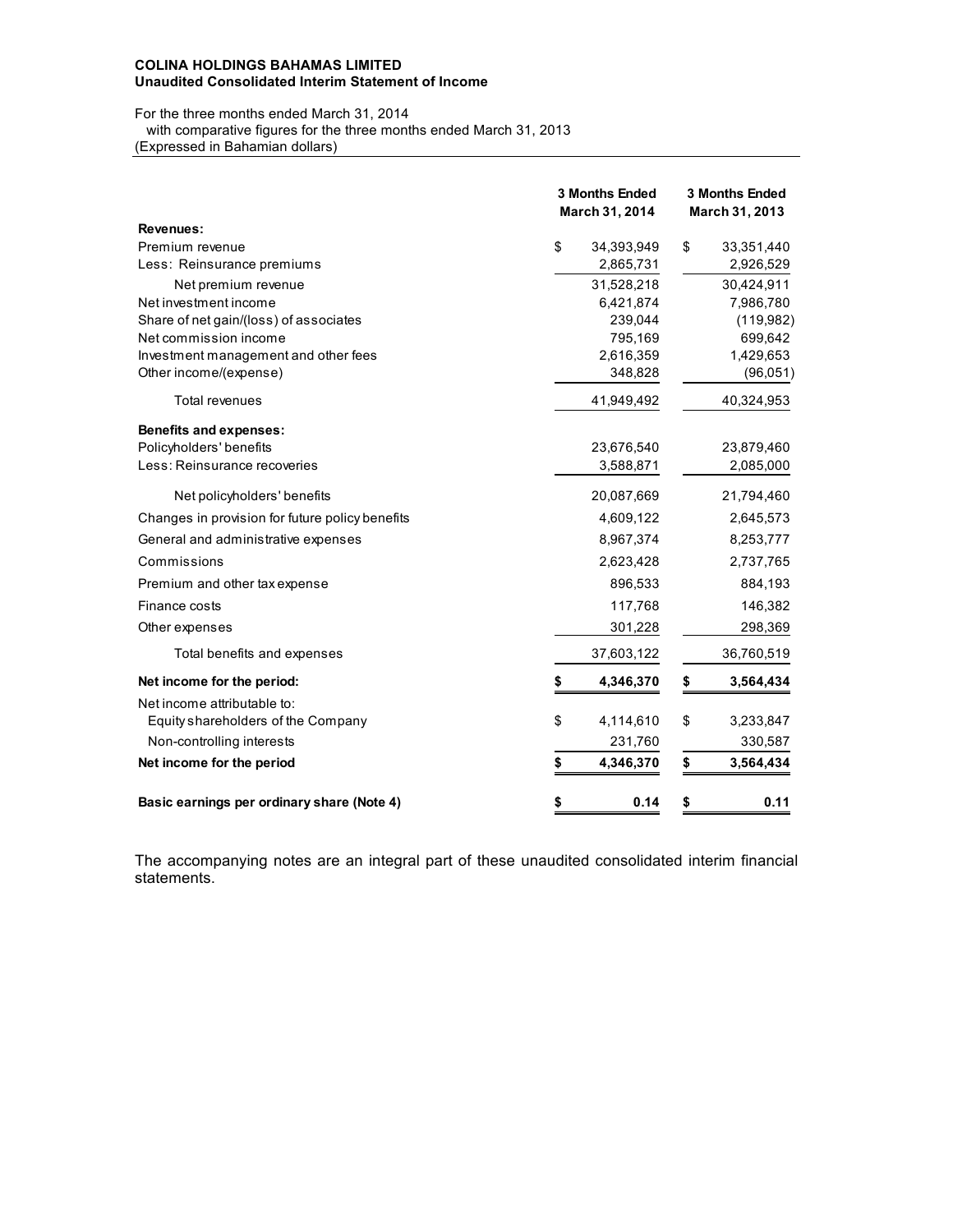### **COLINA HOLDINGS BAHAMAS LIMITED Unaudited Consolidated Interim Statement of Comprehensive Income**

For the three months ended March 31, 2014

with comparative figures for the three months ended March 31, 2013

(Expressed in Bahamian dollars)

|                                               | 3 Months Ended<br>March 31, 2014 |           |    | <b>3 Months Ended</b><br>March 31, 2013 |  |  |  |
|-----------------------------------------------|----------------------------------|-----------|----|-----------------------------------------|--|--|--|
| Net income for the period                     | \$                               | 4.346.370 | \$ | 3.564.434                               |  |  |  |
| Other comprehensive income:                   |                                  |           |    |                                         |  |  |  |
| Change in available-for-sale financial assets |                                  | (351,734) |    | 2,604                                   |  |  |  |
| Total comprehensive income for the period     | \$                               | 3,994,636 | S  | 3,567,038                               |  |  |  |
| Attributable to:                              |                                  |           |    |                                         |  |  |  |
| Equity shareholders of the Company            | \$                               | 3,762,876 | \$ | 3,236,451                               |  |  |  |
| Non-controlling interests                     |                                  | 231,760   |    | 330,587                                 |  |  |  |
| Total comprehensive income for the period     |                                  | 3,994,636 |    | 3,567,038                               |  |  |  |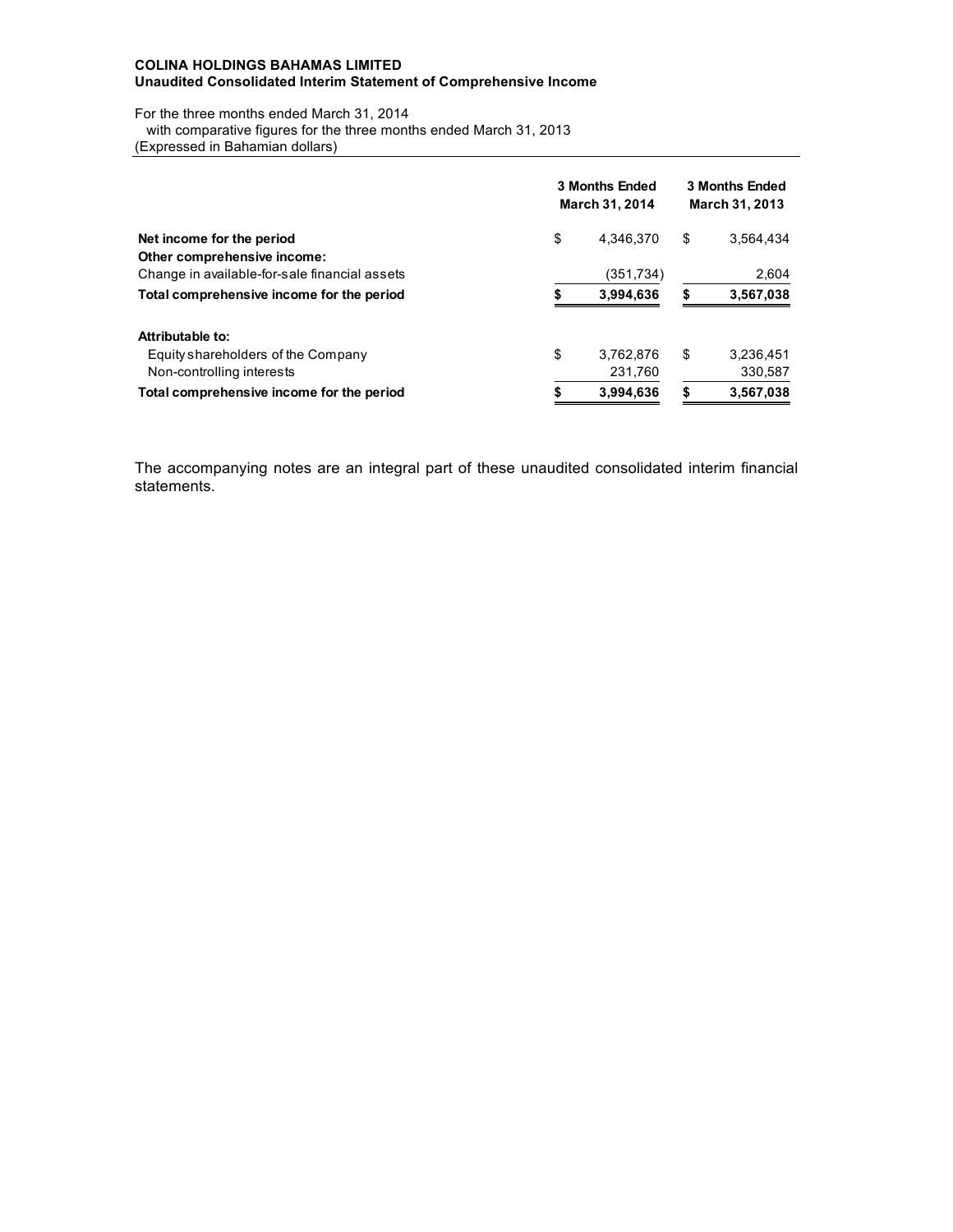## **COLINA HOLDINGS BAHAMAS LIMITED Unaudited Consolidated Statement of Changes in Equity**

For the three months ended March 31, 2014

with comparative figures for the three months ended March 31, 2013

(Expressed in Bahamian dollars)

|                                                                                           |     | Ordinary<br><b>Share</b><br>Capital |     | <b>Treasury</b><br><b>Shares</b> |      | <b>Share</b><br>Premium | <b>Revaluation</b><br><b>Reserve</b> |      | Preference<br><b>Share</b><br>Capital |      | <b>Retained</b><br><b>Earnings</b> | Non-controlling<br><b>Interests</b> |      | <b>Total</b><br><b>Equity</b> |
|-------------------------------------------------------------------------------------------|-----|-------------------------------------|-----|----------------------------------|------|-------------------------|--------------------------------------|------|---------------------------------------|------|------------------------------------|-------------------------------------|------|-------------------------------|
| Balance, January 1, 2013<br>Net gain on remeasurement of<br>available-for-sale securities |     | 24,729,613 \$                       |     | $(154, 531)$ \$                  |      | 5,960,299 \$            | 8,736,942                            | - \$ | 30,000,000                            | S    | 44,410,992 \$                      | 14,233,267                          | -S   | 127,916,582                   |
| to fair value                                                                             |     |                                     |     |                                  |      |                         | 2,604                                |      |                                       |      |                                    |                                     |      | 2,604                         |
| Net income for the period                                                                 |     |                                     |     |                                  |      |                         |                                      |      |                                       |      | 3,233,847                          | 330,587                             |      | 3,564,434                     |
| Changes in non-controlling interests                                                      |     |                                     |     |                                  |      |                         |                                      |      |                                       |      |                                    | 658,772                             |      | 658,772                       |
| Preference share dividend                                                                 |     |                                     |     |                                  |      |                         |                                      |      |                                       |      | (468, 750)                         |                                     |      | (468, 750)                    |
| Balance, March 31, 2013                                                                   |     | 24,729,613                          | - 5 | (154, 531)                       | - \$ | 5,960,299               | 8,739,546                            |      | 30,000,000                            |      | 47,176,089                         | 15,222,626                          |      | 131,673,642                   |
| Balance, January 1, 2014<br>Net loss on remeasurement of<br>available-for-sale securities | \$. | 24,729,613 \$                       |     | $(50, 549)$ \$                   |      | 5,960,299 \$            | 9,287,941                            | \$   | 40,500,000                            | - \$ | 51,619,384 \$                      | 17,007,655                          | - \$ | 149,054,343                   |
| to fair value<br>Net fair value loss transferred to                                       |     |                                     |     |                                  |      |                         | (351, 734)                           |      |                                       |      |                                    |                                     |      | (351, 734)                    |
| income on disposal of<br>available-for-sale securities                                    |     |                                     |     |                                  |      |                         | (82,000)                             |      |                                       |      |                                    |                                     |      | (82,000)                      |
| Net income for the period                                                                 |     |                                     |     |                                  |      |                         |                                      |      |                                       |      | 4,114,610                          | 231,760                             |      | 4,346,370                     |
| Changes in non-controlling interests                                                      |     |                                     |     |                                  |      |                         |                                      |      |                                       |      |                                    | (813,889)                           |      | (813, 889)                    |
| Ordinary share dividend (Note 5)                                                          |     |                                     |     |                                  |      |                         |                                      |      |                                       |      | (3,953,541)                        |                                     |      | (3,953,541)                   |
| Preference share dividend                                                                 |     |                                     |     |                                  |      |                         |                                      |      |                                       |      | (632, 813)                         |                                     |      | (632, 813)                    |
| Balance, March 31, 2014                                                                   |     | 24,729,613                          |     | (50, 549)                        |      | 5,960,299               | 8,854,207                            |      | 40,500,000                            |      | 51,147,640                         | 16,425,526                          |      | 147,566,736                   |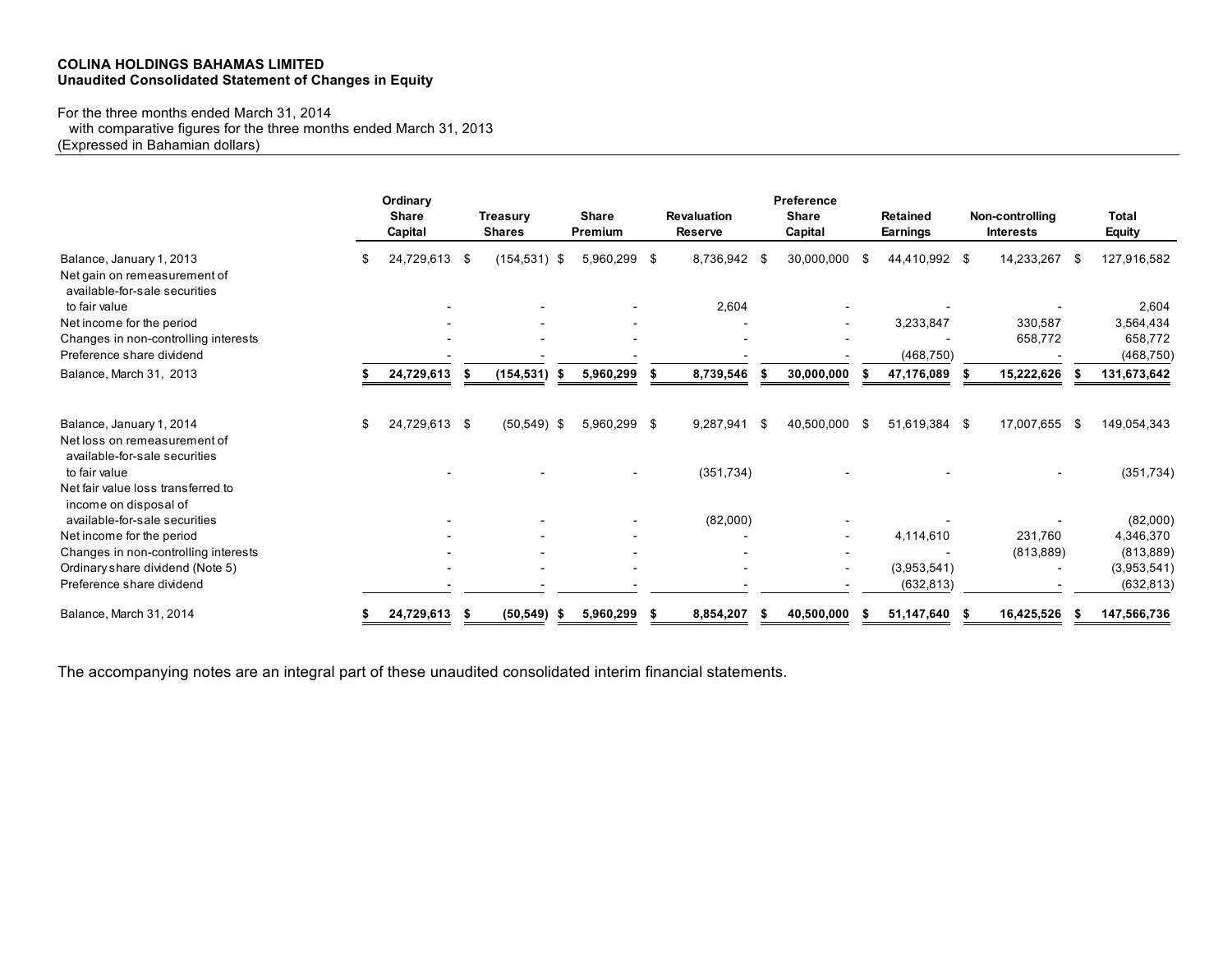### **COLINA HOLDINGS BAHAMAS LIMITED Unaudited Consolidated Statement of Cash Flows**

### For the three months ended March 31, 2014 with comparative figures for the three months ended March 31, 2013 (Expressed in Bahamian dollars)

|                                                                                  | <b>3 Months Ended</b><br>March 31, 2014 | <b>3 Months Ended</b><br>March 31, 2013 |
|----------------------------------------------------------------------------------|-----------------------------------------|-----------------------------------------|
| Cash flows from operating activities:                                            |                                         |                                         |
| Net income                                                                       | \$<br>4,346,370                         | \$<br>3,564,434                         |
| Adjustments to reconcile net income to net cash<br>used in operating activities: |                                         |                                         |
| Change in unrealized loss/(gain) on fair value                                   |                                         |                                         |
| through income securities                                                        | 1,167,594                               | (658, 864)                              |
| Change in provision for future policy benefits                                   | 4,609,122                               | 2,645,573                               |
| Changes in loss provisions for loans and receivables                             | 222,762                                 | (339, 116)                              |
| Depreciation and amortization charges                                            | 773,000                                 | 572,579                                 |
| Net realized gain on fair value through                                          |                                         |                                         |
| income securities                                                                | (151, 039)                              |                                         |
| Net realized loss on sale of available-for-sale                                  |                                         |                                         |
| securities                                                                       | 50.164                                  |                                         |
| Interest income                                                                  | (7,434,832)                             | (5,973,166)                             |
| Dividend income                                                                  | (676, 127)                              | (424, 088)                              |
| Operating cash flows before changes in operating                                 |                                         |                                         |
| assets and liabilities                                                           | 2,907,014                               | (612, 648)                              |
| Changes in operating assets and liabilities:                                     |                                         |                                         |
| (Increase)/decrease in other assets                                              | (5,368,559)                             | 11,572,072                              |
| Decrease/(increase) in other liabilities                                         | 9,787,907                               | (6,766,841)                             |
| Net cash provided by operating activities                                        | 7,326,362                               | 4,192,583                               |

(Continued)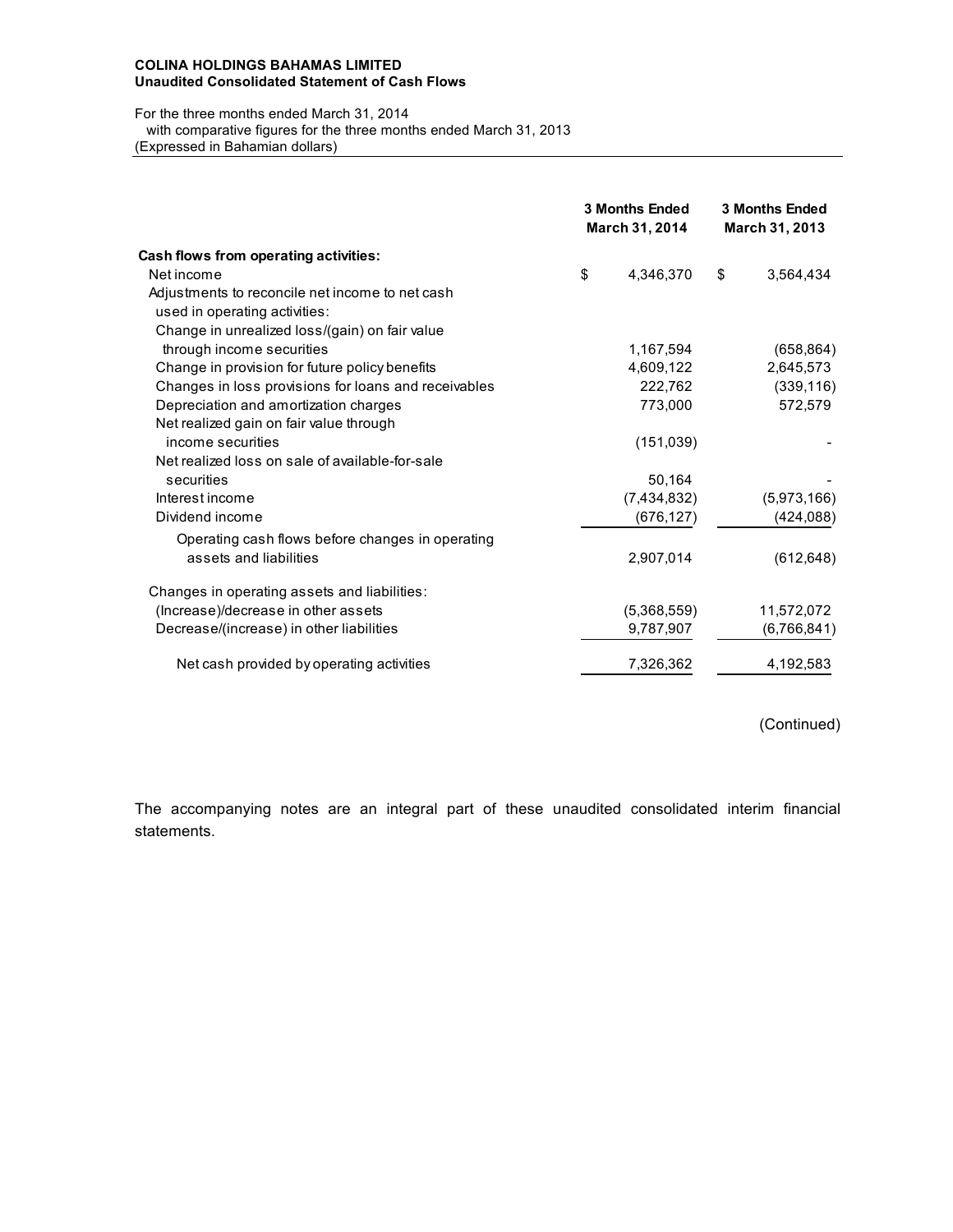### **COLINA HOLDINGS BAHAMAS LIMITED Unaudited Consolidated Statement of Cash Flows**

For the three months ended March 31, 2014

with comparative figures for the three months ended March 31, 2013

(Expressed in Bahamian dollars)

|                                                       | <b>3 Months Ended</b><br>March 31, 2014 | <b>3 Months Ended</b><br>March 31, 2013 |
|-------------------------------------------------------|-----------------------------------------|-----------------------------------------|
| Cash flows from investing activities:                 |                                         |                                         |
| Changes in non-controlling interests                  | (813, 889)                              | 660,750                                 |
| Increase in term deposits with original maturities    |                                         |                                         |
| greater than 90 days                                  | (11,748,131)                            | (5,560,493)                             |
| Increase in restricted cash                           |                                         | (61, 342)                               |
| Fair value through income securities purchased        | (4,948,435)                             | (1,846,742)                             |
| Proceeds on disposal of fair value through income     |                                         |                                         |
| securities                                            | 1,099,602                               | 28,928                                  |
| Available-for-sale securities purchased               | (4,636,061)                             | (6, 571, 733)                           |
| Proceeds on disposal of available-for-sale securities | 1,227,739                               | 15,864                                  |
| (Increase)/decrease in loans to policyholders         | (928, 791)                              | 346,857                                 |
| Additions to investment property                      | (860)                                   | (209, 728)                              |
| Net change in mortgage and commercial loans           | 1,507,062                               | 1,439,203                               |
| Interest received                                     | 7,098,417                               | 6,354,231                               |
| Dividends received                                    | 676,127                                 | 424,088                                 |
| Additions to property and equipment                   | (398, 262)                              | (398, 262)                              |
| Net cash used in investing activities                 | (11, 865, 482)                          | (5,378,379)                             |
| Cash flows used in financing activities:              |                                         |                                         |
| Dividend to ordinary shareholders                     | (3,953,541)                             |                                         |
| Dividend to preference shareholders                   | (632, 813)                              | (468, 750)                              |
| Net cash used in financing activities                 | (4,586,354)                             | (468, 750)                              |
| Net decrease in cash and cash equivalents             | (9, 125, 474)                           | (1,654,546)                             |
| Cash and cash equivalents, beginning of period        | 39,808,922                              | 45,331,638                              |
| Cash and cash equivalents, end of period (Note 3)     | 30,683,448<br>\$                        | 43,677,092<br>5                         |

(Concluded)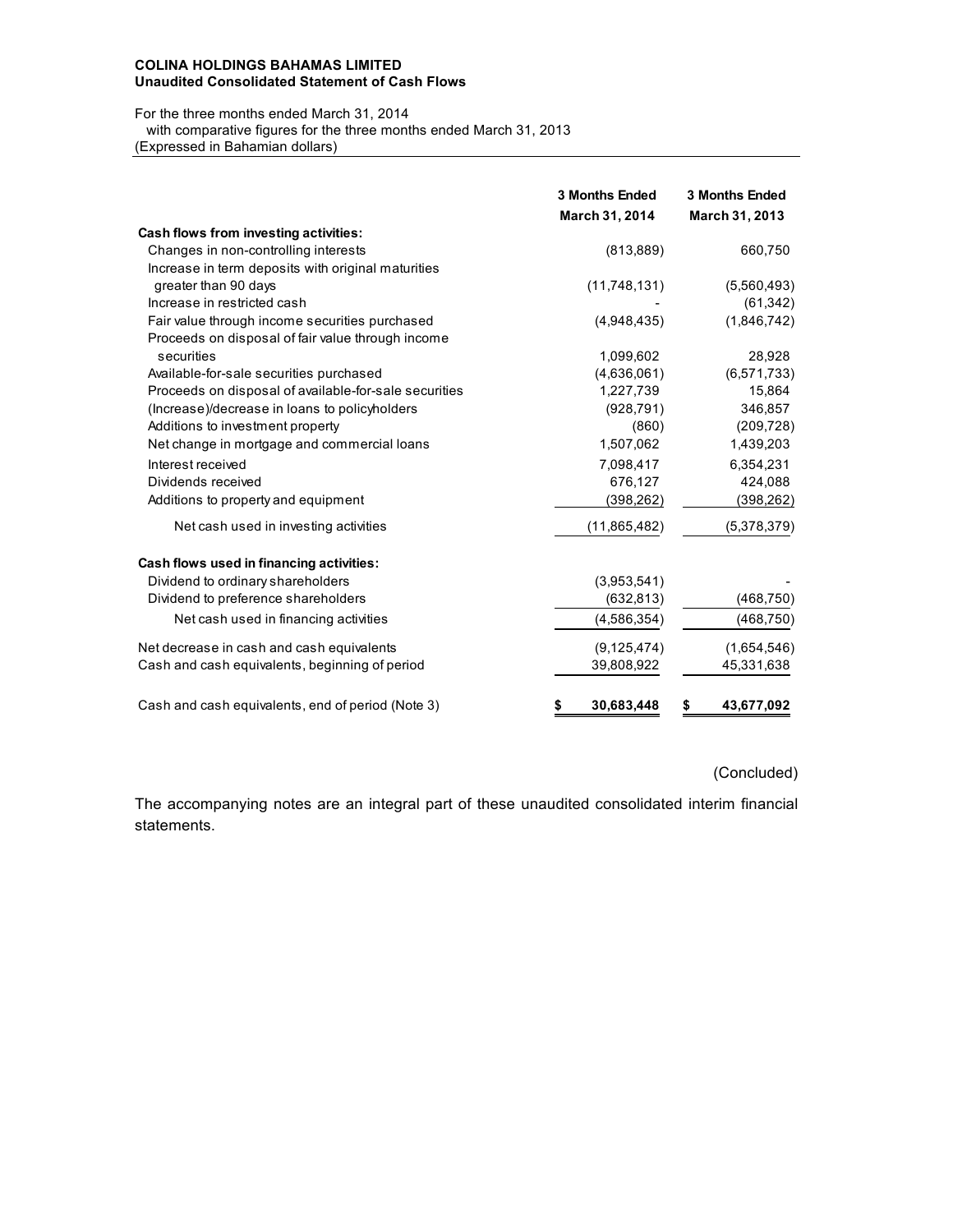For the period ended March 31, 2014 (Expressed in Bahamian dollars)

### **1. General Information**

Colina Holdings Bahamas Limited ("the Company") was incorporated under the laws of the Commonwealth of The Bahamas on July 6, 1993.

The Company acts principally as a holding company of its principal subsidiaries, Colina Insurance Limited ("Colina"), a wholly-owned life and health insurer incorporated in The Bahamas; Colina General Insurance Agency & Brokers Limited ("CGIA"), a wholly-owned general insurance agent and broker; and Colina Financial Advisors Ltd. ("CFAL"), a whollyowned financial services company.

Colina is registered to operate as a life and health insurer in The Bahamas, The Cayman Islands, and The Turks and Caicos Islands. CGIA holds a dual registration as a general insurance broker and agent for operations in The Bahamas. CFAL is licensed as a broker dealer in The Bahamas.

The ordinary shares of the Company are listed on the Bahamas International Securities Exchange. At March 31, 2014 approximately 58.1% (2013: 58.2%) of the Company's issued ordinary shares were owned by AF Holdings Ltd. ("AFH") and 41.9% (2012: 41.8%) by the Bahamian public.

The registered office of the Company is located at Trinity Place Annex, Frederick and Shirley Streets, P.O. Box N-4805, Nassau, The Bahamas and its principal place of business is located at 308 East Bay Street, P.O. Box N-4728, Nassau, The Bahamas.

# **2. Significant Accounting Policies**

The consolidated financial statements have been prepared in accordance with International Financial Reporting Standards ("IFRS") for interim financial information. Accordingly, they do not include all of the information and footnotes required by IFRS for complete financial statements. In the opinion of management, these unaudited condensed consolidated financial statements reflect all adjustments (consisting of normal recurring accruals) considered necessary for a fair presentation of the Company's financial position and results of operations as at the end of and for the periods presented. All significant intercompany accounts and transactions have been eliminated from these statements. The preparation of unaudited condensed consolidated financial statements in conformity with IFRS requires management to make estimates and assumptions that affect the reported amounts of assets and liabilities and disclosure of contingent assets and liabilities at the date of the financial statements and the reported amounts of revenues and expenses during the reporting period. Actual results could differ from these estimates.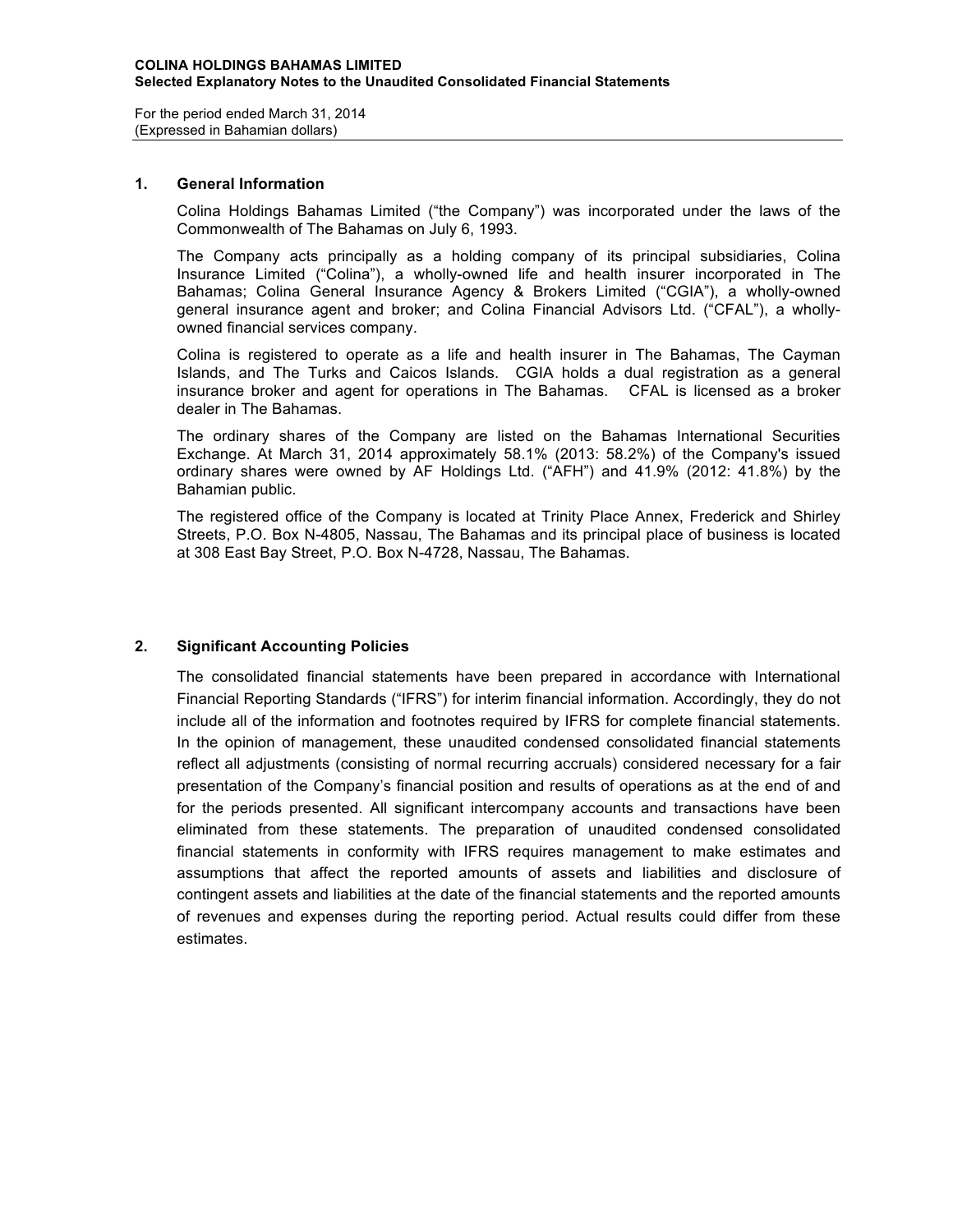For the period ended March 31, 2014 (Expressed in Bahamian dollars)

## **3. Cash and Cash Equivalents**

For the purposes of the consolidated statement of cash flows, cash and cash equivalents are comprised of the following:

|                                            |    | March 31,<br>2014 | March 31,<br>2013 |              |  |  |
|--------------------------------------------|----|-------------------|-------------------|--------------|--|--|
| Term deposits                              | \$ | 50,756,249        | \$                | 43.426.636   |  |  |
| Less: Deposits with original maturities of |    |                   |                   |              |  |  |
| greater than 90 days                       |    | (32,844,740)      |                   | (15,337,414) |  |  |
| Short-term deposits                        |    | 17,911,509        |                   | 28,089,222   |  |  |
| Cash and demand balances                   |    | 15,509,950        |                   | 20,243,493   |  |  |
| Less: Restricted cash balances             |    |                   |                   | (67, 967)    |  |  |
| Less: Bank overdraft                       |    | (2,738,011)       |                   | (4,587,656)  |  |  |
| Total cash and cash equivalents            | S. | 30,683,448        | \$.               | 43,677,092   |  |  |

# **4. Basic Earnings per Ordinary Share**

Basic earnings per ordinary share is calculated by dividing net income attributable to ordinary shareholders of the Company by the weighted average number of ordinary shares issued and outstanding during the period, excluding ordinary shares of the Company acquired by Colina held as treasury shares.

|                                                        |    | 3 Months<br><b>Ended</b><br><b>March 31, 2014</b> | 3 Months<br>Ended<br><b>March 31, 2013</b> |            |  |  |
|--------------------------------------------------------|----|---------------------------------------------------|--------------------------------------------|------------|--|--|
| Net income attributable to equity shareholders         | S  | 4,114,610                                         | \$                                         | 3,233,847  |  |  |
| Net income attributable to ordinary shareholders       |    | 3,481,797                                         | \$                                         | 2,765,097  |  |  |
| Weighted average number of ordinary shares outstanding |    | 24,709,631                                        |                                            | 24,669,631 |  |  |
| Basic earnings per ordinary share                      | \$ | 0.14                                              | \$                                         | 0.11       |  |  |

# **5. Other Subsequent Events**

# *Dividend declared for Ordinary Shareholders*

The Board of Directors, by resolution dated February 25, 2014, approved a dividend to ordinary shareholders of \$0.16 per share on all issued and outstanding ordinary shares of record on April 4, 2014.